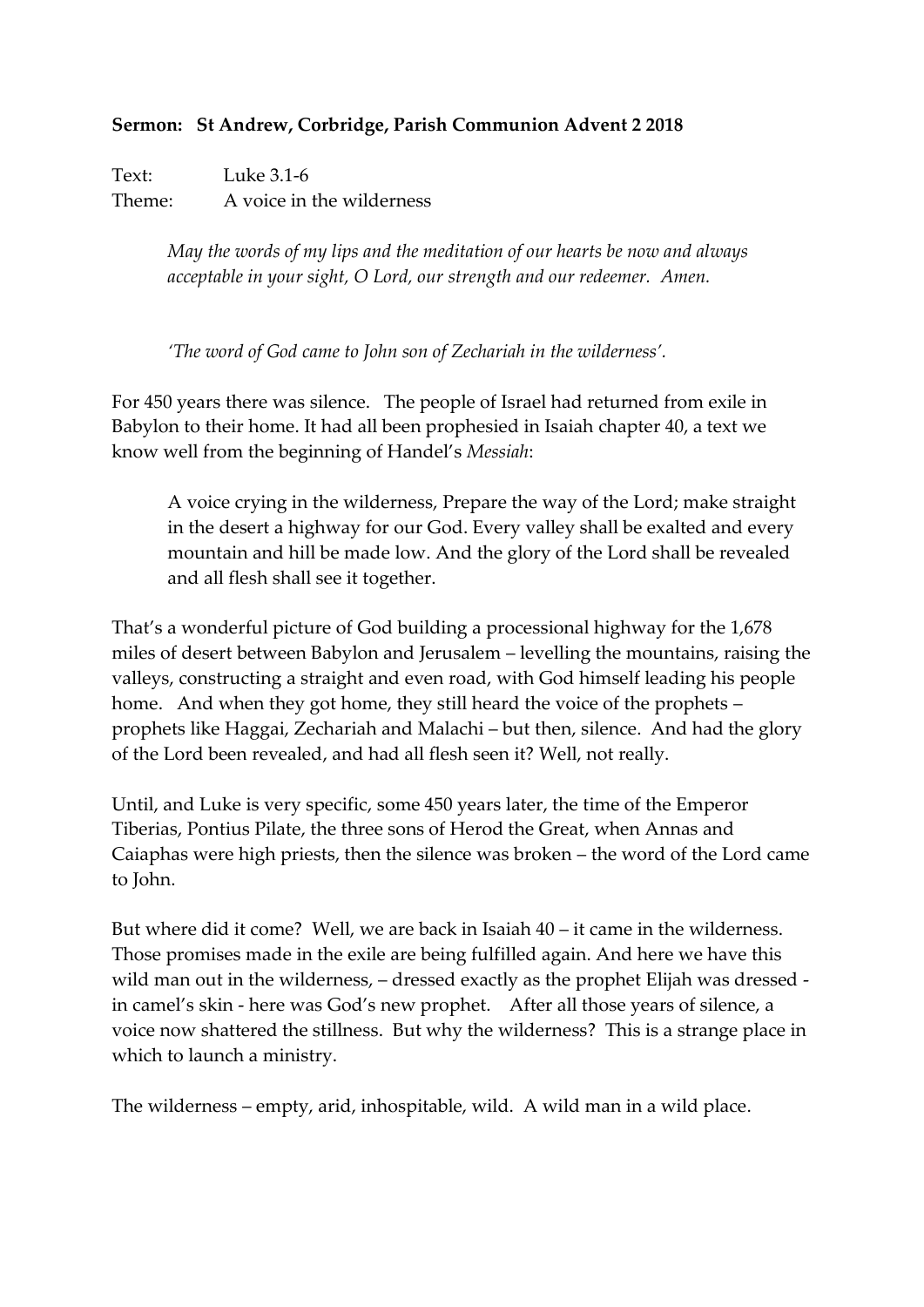Why there? Well, think about Jerusalem. Jerusalem was the great centre of Judaism. There stood the Temple, the place where it was believed God's presence and glory dwelt. And there was the Temple cult – with its traditions and sacrifices, altar and priesthood, where forgiveness was mediated, where holiness was maintained. And there was order and meaning and solidity.

Now contrast that with a fiery prophet out in the middle of nowhere, with no trappings, no historical markers, no long standing traditions, no institutional power – and there a voice – crying, pointing to the coming of the One who would stand at the heart of human destiny. And a strange water rite – not very significant in itself but driving a sledge-hammer into the Jerusalem cult – because here was the son of a priest behaving in a very un-priest-like way – telling people who thought they were clean – because the Temple cult guaranteed that, that they were unclean, that they needed to turn and be cleansed – not by priest and altar, blood and animal sacrifice, but by pure flowing water. That something was about to happen that was like fire, that someone was to appear who was beyond the deepest human reverence – the day of God's awful visitation – when the glory of the Lord would be revealed and the whole world would come to see it. Something new is happening. The word of the Lord – silent for so long – comes; the voice in the wilderness.

And this gets me to the point of what I want to say. John the Baptist has always been for Christians a symbol of our task to prepare the way of the Lord – not for his first coming – but his final revealing in glory, as this season of Advent reminds us.

I've given you a piece of paper with an icon on it. This icon, from the worship of the Orthodox Churches, is called the *Deesis* icon. *Deesis* means 'prayer'. It shows Jesus in the centre as Lord, seated on a throne – in his left hand is the book of the Gospels for he is the Word of God, and with his right hand he blesses. To the left is John the Baptist – pointing to Jesus, and on the right St Mary, pointing to Jesus. Both bow their heads in prayerful obedience. John the Baptist stands for the people of God from faithful Abraham to his day – looking forward to Christ; Mary represents the Church. In this icon we see our vocation as Christians: with John to point and prepare; with Mary to carry Jesus into the world – pointing not to ourselves, but always, only to him.

But John is in the wilderness. And I suggest that that is exactly where we are. Today we are deeply aware of the Church's minority standing in society. In terms of the prevailing world views and cultures of today, at least in what we call 'the west' – the basilicas of Christendom have crumbled – we are much nearer the wilderness – where the familiar landmarks are gone, where the ordered and conformist society has collapsed; where a shared framework of meaning has been shattered.